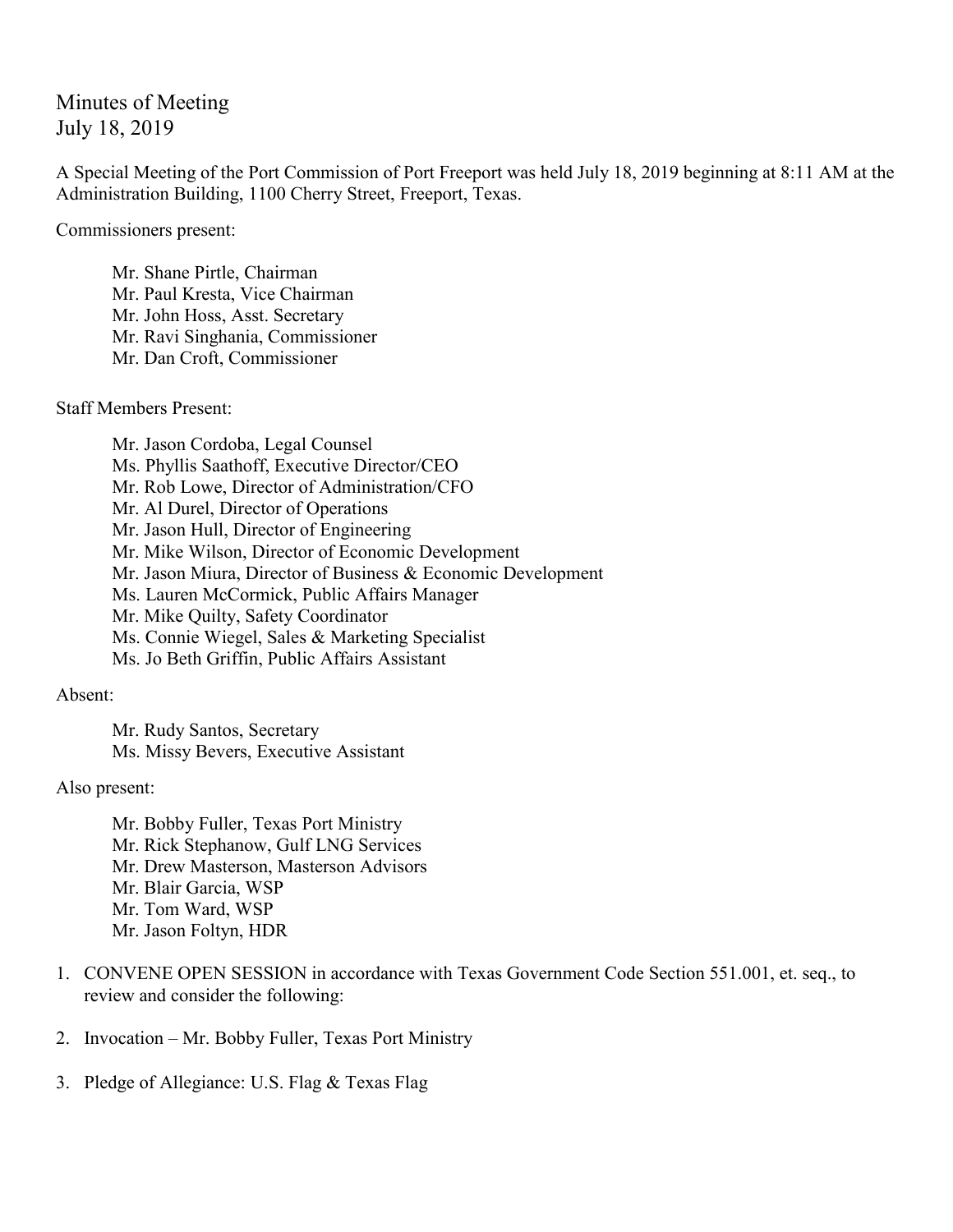- 4. Roll Call Commissioner Pirtle noted that Commissioner Santos and Executive Assistant Missy Bevers were both absent. Commissioner Hoss was running late. All other Commissioners were present.
- 5. Safety Briefing Mr. Mike Quilty, Safety Coordinator
- 6. Approval of Purchase Contract for property located at 521 Navigation.

Ms. Saathoff stated this property is at 521 Navigation in Freeport and includes two lots and one structure on the property. All titles issues associated with this property have been cured and it is ready to close with a purchase price of \$50,000. Staff recommends approval.

A motion was made by Commissioner Singhania to approve the purchase contract. The motion was seconded by Commissioner Croft with all Commissioners present voting in favor of the motion.

- 7. Conduct a Planning Workshop for Port Freeport regarding the following:
	- A. Financial Review and Budget Forecast.
	- B. Global Marketplace Update.
	- C. Current and Projected Financial Position, Financing Strategies and Debt Capacity.
	- D. Port Freeport Strategic Objectives.

Mr. Lowe started the workshop by giving a preliminary financial update through June 2019.

Mr. Wilson gave an overview and update to the Board on the global marketplace discussing the following topics; global and local container markets which continue to grow and are expected to increase another 15% over the next three years. Gulf ports volumes and resin markets and manufacturing will also continue to expand due to GDP growth and services from Asia. Current data for resins indicates more investments and plant construction can be expected which will benefit the region. The OEM market is still expanding even though sales have been slightly down over the last two years. Mr. Wilson noted that new Neo-Panamax vessels are being deployed by several carriers with only a handful of ports in the Gulf that can handle these ships. Port Freeport is well positioned to take advantage of RO/RO carrier growth as having the reputation as the best new choice in the Gulf and should continue to expand freight handling capabilities. With respect to the energy market, USA is number one in crude production worldwide. The long-term demand for oil and gas markets look very good with Asia and Southeast Asia's new emerging middle class creating the need for more energy. Mr. Wilson noted the U.S., Texas, Brazoria County and Port Freeport are all going to benefit from this expansion and can look forward to more project and refinery investments here at home.

Mr. Lowe gave a presentation regarding the general obligation bond financing plan which is associated with the Freeport Harbor Channel Improvement Project (FHCIP). He gave an overview of the projected tax base and tax levy based on preliminary information from the County which indicates a 6.6% increase over the 2019 levy. He also discussed the port reserve for capital improvements that shows the Port having contributed a total of \$15.5 million towards capital reserves by fiscal year end 2019. These funds are projected to be used towards the levee stabilization project. Contributions to the reserve are expected to be continue moving forward with \$19.9 million anticipated in the reserve by September 30, 2020. The forecast for expiring tax abatements indicate that through the year 2030, approximately \$13 billion is expected to come back on the tax rolls from expiring abatements. Mr. Lowe noted the first issuance of bonds in the amount of \$35 million took place June 19, 2019 and staff is working with engineering to move forward with the first phase of the FHCIP utilizing the bond funds.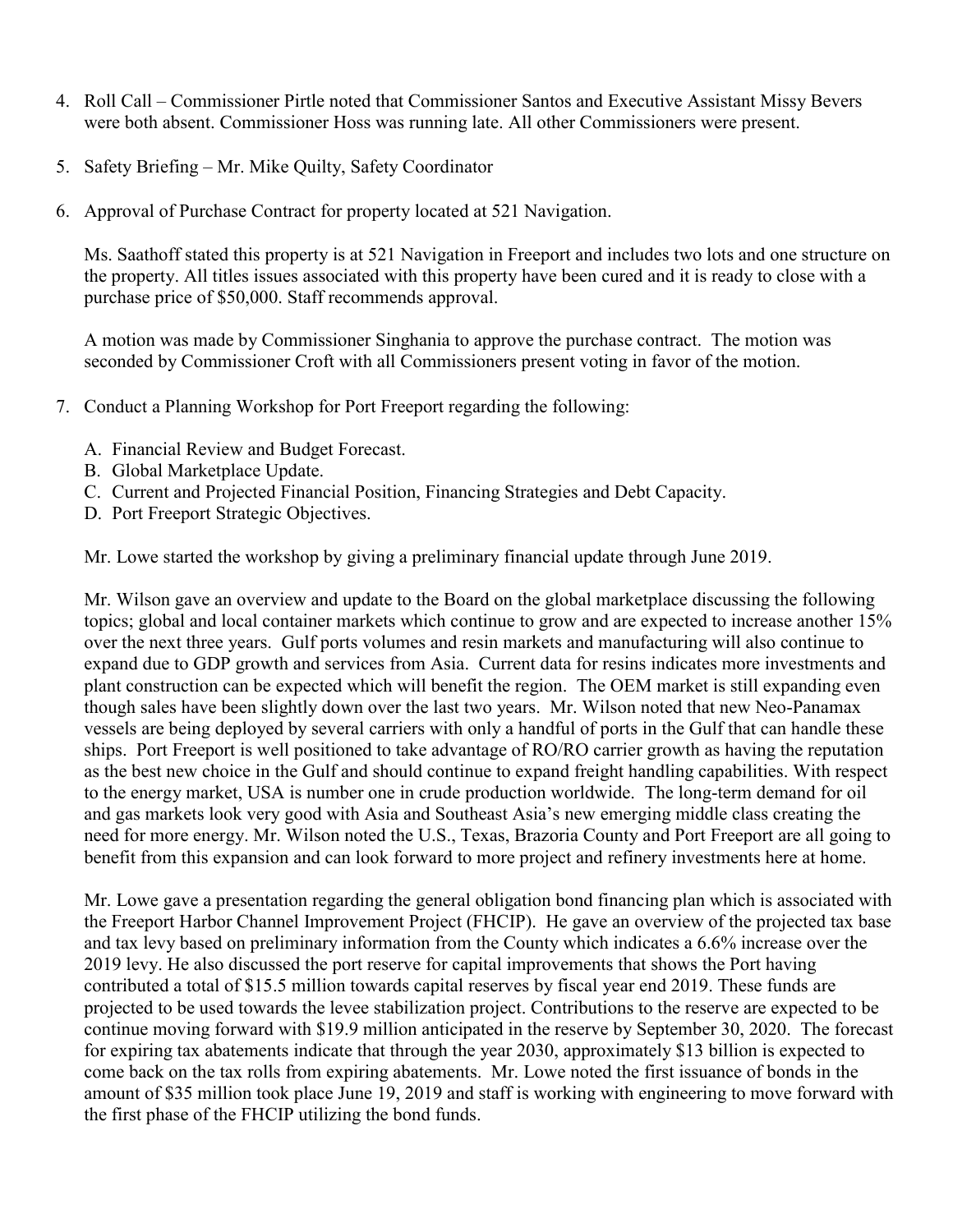Mr. Lowe also gave a presentation regarding a plan for revenue bond financing for the Port's landside strategic initiatives projects. For the most recent revenue bonds issuance, the Port received an A rating for the bonds from Standard and Poors which helps to attract new investors, reduces the cost of debt and increases borrowing power. Debt service coverage for 2018 was 3.09 with 2.50 forecasted for 2019. The minimal debt service coverage is 1.25 with a target by staff of 1.40 minimum, in order to maintain the class A rating. The current operating revenue shows the Port at \$28 million with a healthy growth forecast moving forward as Freeport LNG comes on line this fall as well as increased revenue from other Port customers. The available capacity to issue revenue bonds in 2020 is projected to be \$95 million, \$65 million in 2021, \$25 million in 2022 and \$45 million in 2023 for a total capability of \$230 million. Revenue bonds are required to execute the Port's strategic initiatives as previously discussed. The financing plan demonstrates the Port has the capability of maintaining the A rating and issuing debt capacity needed to execute the projects.

Mr. Hull gave a presentation and update to the Board on the timeline for the strategic initiatives which include the Freeport Harbor Channel (FHC) deepening and widening, buildout of the Port's container handling facilities, development of rail-served warehousing and distribution facilities and development of rail and highway transportation corridor from Freeport to Rosenberg. Mr. Hull shared a schedule/timeline for the FHC project that is aligned with the USCOE Work Plan funding. The Placement Area 1 dike raise is estimated to be completed December 2019. Reach 3 (Lower Stauffer) construction is estimated to be \$12 million and is scheduled to bid in October 2019 and begin in January 2020. Based on recent estimates for the federal levee stabilization project, cost is now estimated between \$28-\$30 million. Construction will begin as soon as the permit is received, and the current hurricane season ends. Estimated completion is May 2020. Reach 2 will begin in June 2020 and is scheduled for completion December 2020 at an estimated \$32 million. Contracts in 2021 include dredging 1/2 outer channel and creation of placement area #8 at an estimated cost of \$30 million. Dredging the other ½ outer channel is proposed in 2022 while Reach 1 and Reach 3 will occur in 2023 at a project cost of \$23 million. The Velasco Terminal Berth 8 Construction Project estimated at \$112 includes construction of 1050 feet of berth and dredging of Berth 8 at an estimated \$8-\$10 million. Area 3 Backlands is under construction now at an estimated cost of \$5 million. Staff recommends moving forward with the purchase of two container cranes estimated at \$24 million installed. Estimated timeline for the construction of Berth 8 is 35 months with the fabrication of the cranes running concurrently. Bids were opened for the 20-acre parking area on Parcel 14 with the lowest bid coming in at \$6.8 million. Adding in the \$1.5 million for limestone, this total project came in under the \$10.2 million budget.

- 8. EXECUTIVE SESSION in accordance with Subchapter D of the Open Meetings Act, Texas Government Code Section 551.001, et. seq., to review and consider the following:
	- A. Under authority of Section 551.072 (Deliberation of Real Property) for discussion regarding:
		- 1. The potential exchange, lease, or value of real property located Port Freeport, including but not limited to Parcels 7, 8, 10, 26, and 37.
		- 2. The potential purchase, exchange, lease or value of real property located at Port Freeport, including but not limited to the real property located at and contiguous to Berths 1, 2, 5 and 7.
		- 3. Discussion regarding the potential exchange, lease or value of real property located in Freeport, Texas, including but not limited to the area known as the East End of Freeport and bordered by or